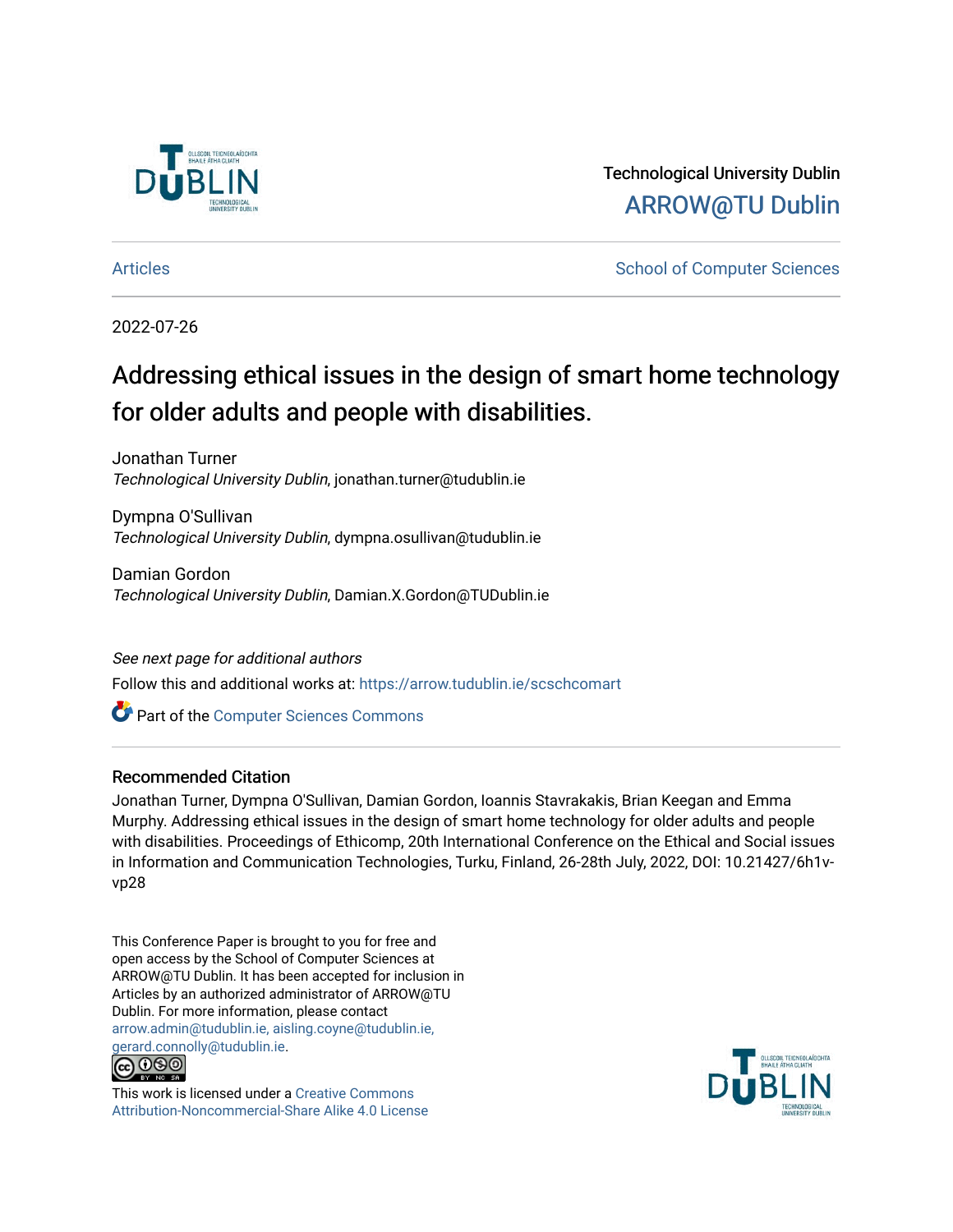## Authors

Jonathan Turner, Dympna O'Sullivan, Damian Gordon, Yannis Stavrakakis, Brian Keegan, and Emma Murphy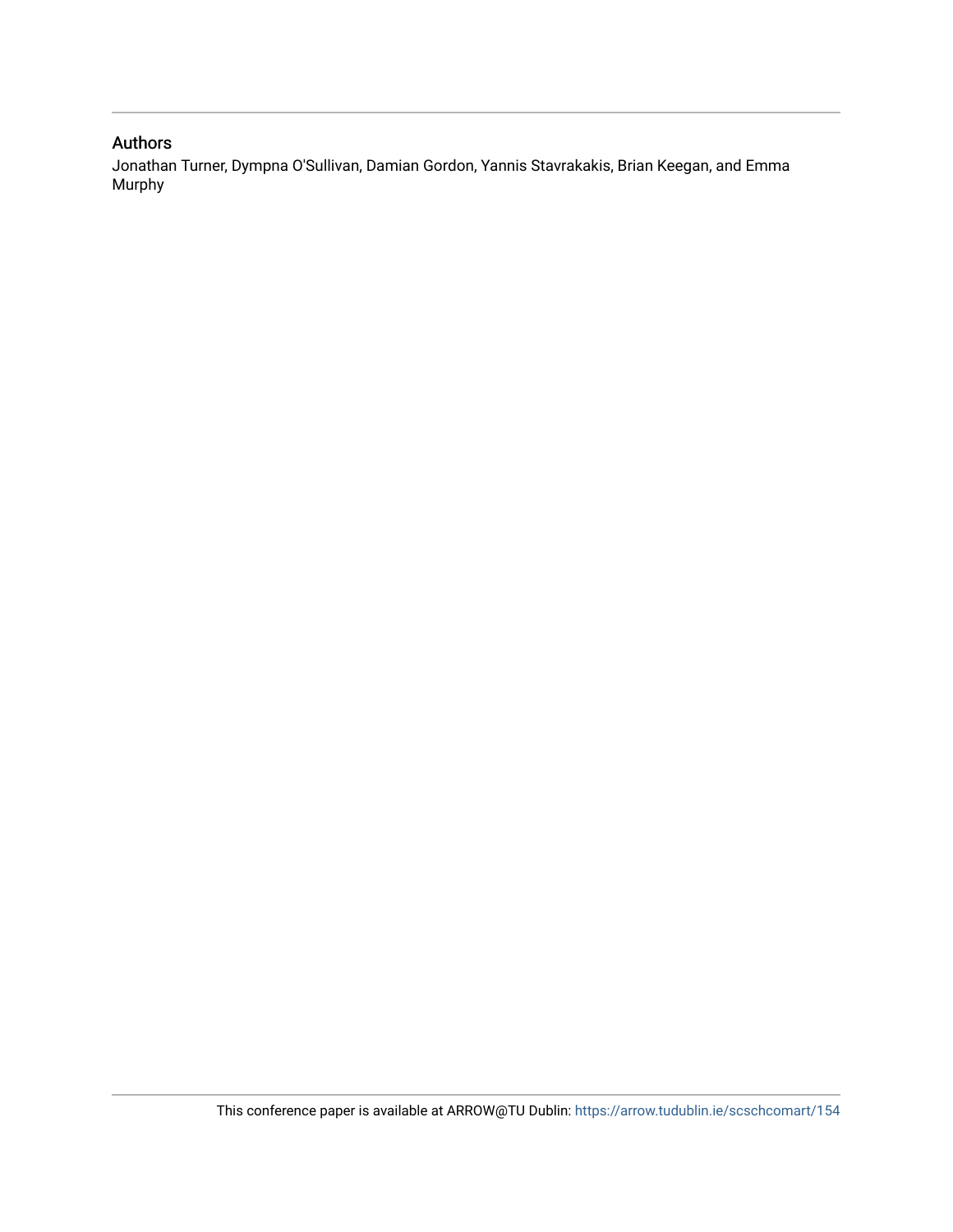# **Addressing ethical issues in the design of smart home technology for older adults and people with disabilities**

Jonathan Turner<sup>1</sup>, Dympna O'Sullivan<sup>1</sup>, Damian Gordon<sup>1</sup>, Yannis Stavrakakis<sup>1</sup>, Brian Keegan<sup>1</sup>, Emma Murphy<sup>1</sup>

ASCNet Research Group, Technological University Dublin, Dublin, Ireland

Dympna.OSullivan@tudublin.ie

**Abstract.** Unique ethical, privacy and safety implications arise for people who are reliant on home-based smart technology due to health conditions or disabilities. In this paper we highlight a need for a reflective, inclusive ethical framework that encompasses the life cycle of smart home technology. We present key ethical considerations for smart home technology for older adults and people with disabilities and argue for ethical frameworks which combine these key considerations with existing models of design and development.

**Keywords:** Smart Home Technology, Pervasive Computing, Older Adults, People with Disabilities

#### **1 Introduction**

Smart home technology encourages independent living at home with the support of assistive technologies. Specialized assistive devices, smartphone or tablet based applications, on-body or passive sensing technology can be used to increase, maintain, or improve the functional capabilities of older adults or individuals with disabilities. Feedback from monitoring technology can be relayed to occupants or shared with informal caregivers to aid with decision making about health and wellbeing. Challenges in the ethical design and development of such technology include how to develop understandable and usable technologies so that they meet individual variations in needs and abilities so that they help to maintain autonomy, provide meaningful activities, address the emotional state of individuals and promote social inclusion (Nunes 2015). Moreover, there is great variety within user groups, such as differences in demographics (e.g., socioeconomics) and personality, but also due to the diversity of specific conditions, each with different behavioral, cognitive, and emotional consequences. We consider the following as pertinent ethical considerations when developing assistive smart home technologies.

**Informed consent:** The pervasive nature of some smart devices raises issues of technological understanding and consent. In addition, older adults or persons with specific disabilities might have a reduced or compromised ability to decide for themselves about the use of technology.

**Privacy:** Smart devices gather a broad spectrum of data about their users, ranging from in-application activity to communications to movement and location data. Combined with their pervasive nature, data can be collected and used in ways that are not always clear to end users.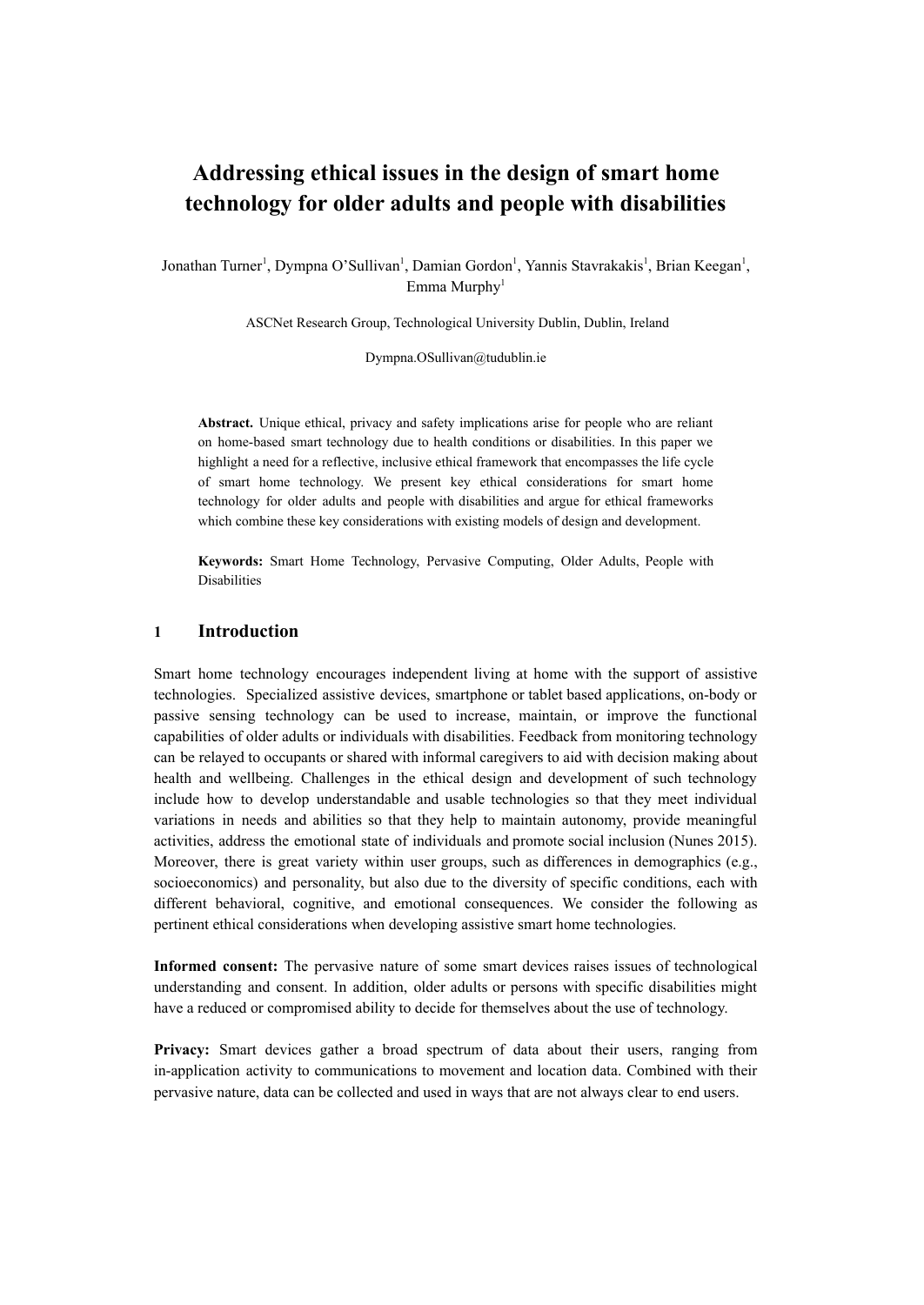**Security:** This involves physical security as well as security of the data and network from intrusion and cyber attacks (Karale 2021). Choosing the right technology to fit the requirements is crucial in avoiding over or unnecessary surveillance. For example a motion sensing device may be sufficient in place of a camera to determine activity.

**Autonomy:** Technology should be designed to accommodate existing living patterns and should offer users control and influence over their lives and well-being (FakhrHosseini 2019).

Safety: Ensuring the safety of older adults and persons with disabilities is crucial to their independence and quality of life. Safety and technological reliability are highly coupled and it is important that evaluations of smart technologies are not limited to laboratory settings rather than more complex real world environments (Pigini 2017).

**Data Accuracy:** The accuracy of data collected in smart spaces depends on a number of factors including device reliability, configuration or placement, misuse or misunderstanding. Smart sensors can also generate false positives and inferences and recommendations based on inaccurate data will contain errors (Aramendi 2019).

**Data Sharing:** Smart home data is often shared with manufacturers and third parties. This can be for varied purposes, to help improve the product or to aggregate data for analytics and insights. Older adults or persons with disabilities may wish to share data with formal or informal caregivers but they should have control over how and with whom their own data is shared. Data management policies should be available and accessible (Mocrii 2018).

**Transparency:** Transparency enables end users to understand the smart system. It incorporates previous factors such as privacy and data management and ensuring that these are well understood by those using the system. Transparency is important at both device and system levels (Yao 2019).

**Trust:** To trust decisions computed by smart systems, users need to know how that system arrives at its conclusions and recommendations. Trust is related to data accuracy and transparency above and explanation below (Cannizzaro 2020).

**Explanation:** Existing approaches to explanations for smart systems are tailored more towards interpretations that are more suitable for modelers and less for technically inexperienced users. The majority of smart systems do not incorporate explanation capabilities (Nikou 2019).

**Acceptability:** Pervasive technology requires data to understand the environment and individual. This means allowing technology access to our personal spaces. This can be intrusive if not done correctly and tailored for the cohort. Passive, low impact, low visibility, low maintenance and high reliability should be considered as high priority requirements when dealing with older adults and people with disabilities.

It is accepted that end users make trade-offs when using smart technology, for example, privacy for functionality or increased autonomy, security over privacy for better surveillance, increased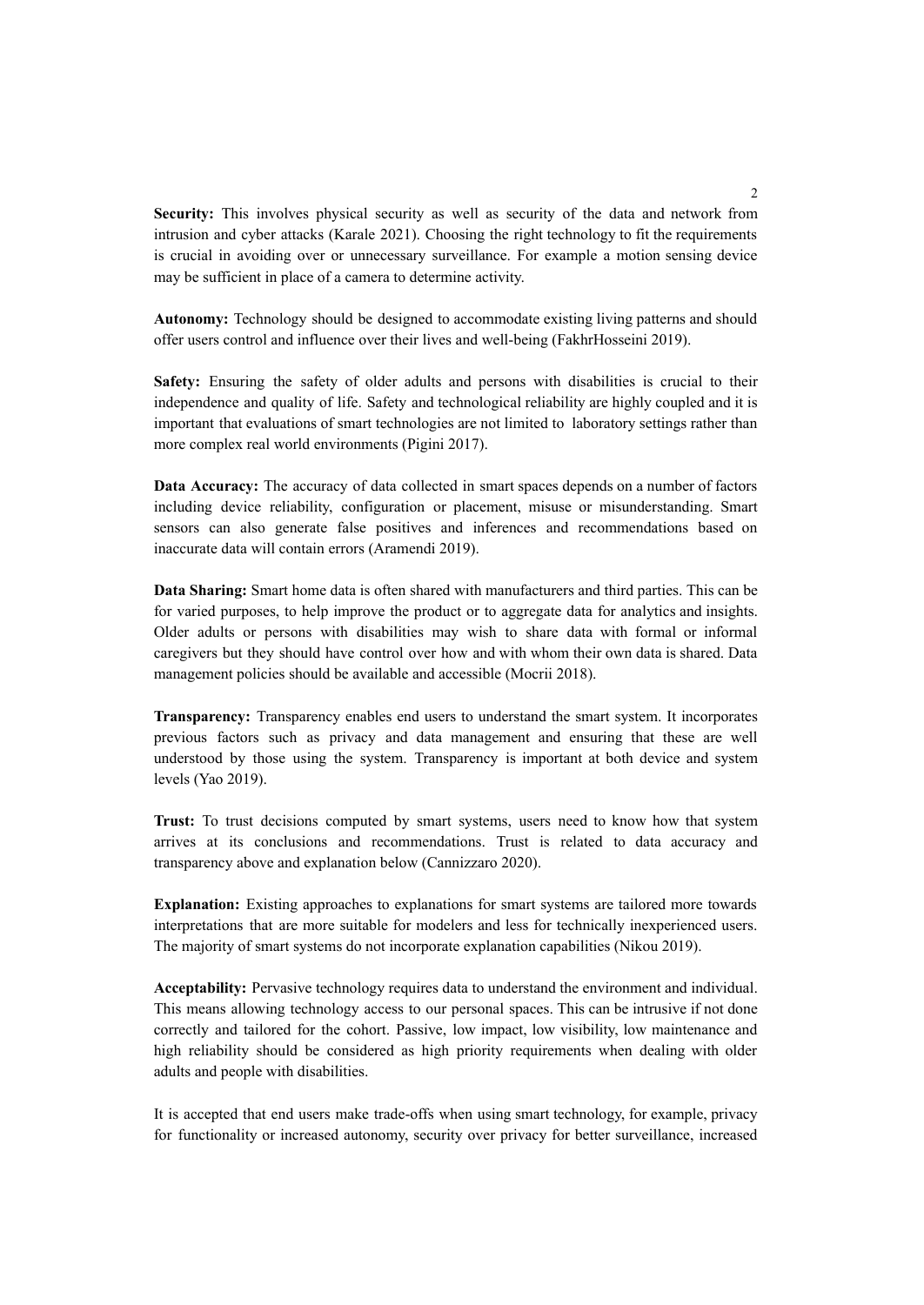functionality or better displays for less explanations or usability for complexity. We argue that these trade-offs should not be inevitable, particularly for persons who are reliant on technology. We posit that an ethical, user driven framework incorporating a design-driven approach can reduce or eliminate these trade-offs by better understanding the requirements of end users.

#### **2 Ethics and Smart Home Technologies**

It is fair to say that software engineering has traditionally been driven by a utilitarian approach by focusing on outcomes in terms of the development of commercial products or services. However, virtue ethics, with its focus on choices that aim at the 'good life' is ideally suited for managing complex, novel, and unpredictable moral landscapes, just the kind of landscape that today's emerging technologies present (Vallor 2016). Value Sensitive Design (Friedman 2013), defined as "a theoretically grounded approach to the design of technology that accounts for human values in a principled and comprehensive manner throughout the design process" could be considered an example of Vallor's (2016) application of virtue ethics to technology.

The 'Human Factors & Ethics Canvas (HFEC)' introduced by (Cahill 2019) provides a bridge to integrating human factors and ethics issues with a particular focus on the collection of evidence using stakeholder evaluation methods. The HFEC allows non-ethicists such as Designers, Human Factors Researchers, Engineers, and Computer Scientists to engage in ethical issues pertaining to the emerging technology product. Frameworks such as that by (O'Keefe and O'Brien 2018) offer organizations a practical guide to implementing data ethics. Recent welcome developments have shifted the emphasis from outcomes to intentions to reduce blind spots in technology development. For example Consequence Scanning is an iterative approach that encourages organizations to consider potential consequences of products and services on people and communities (Brown 2019).

Projects involving human participants undergo ethical assessments and more recently data protection impact assessments but typically these occur at the end of the design phase. Ethical evaluation is usually late in technology development or research project and focus on the impact of the system as designed on the participants. At this point, it is arguably too late for researchers to consider questions such as "should this technology have been developed in the first place?". We argue that a framework is required that allows to reflect on ethical issues - those related to both intentions and outcomes - at challenge points throughout the technology life cycle.

#### **3 A Framework for Inclusive Smart Home Technology**

As part of the Ethics4EU project (Ethics4EU 2021), we are developing a new ethical framework - the 5D Framework - for the development of inclusive smart home technology by combining research presented above with aspects of the five-phase design thinking model proposed by the Hasso-Plattner Institute of Design (d.school), at Stanford, USA (Apiyanti 2019), as well as elements of the UK Design Council's Double Diamond Model (Howard 2008). Crucially, the framework emphasizes that the user is at the heart of the framework - they must be the co-designers of the system; in combination with HFEC, the O'Keefe and O'Brien ethics model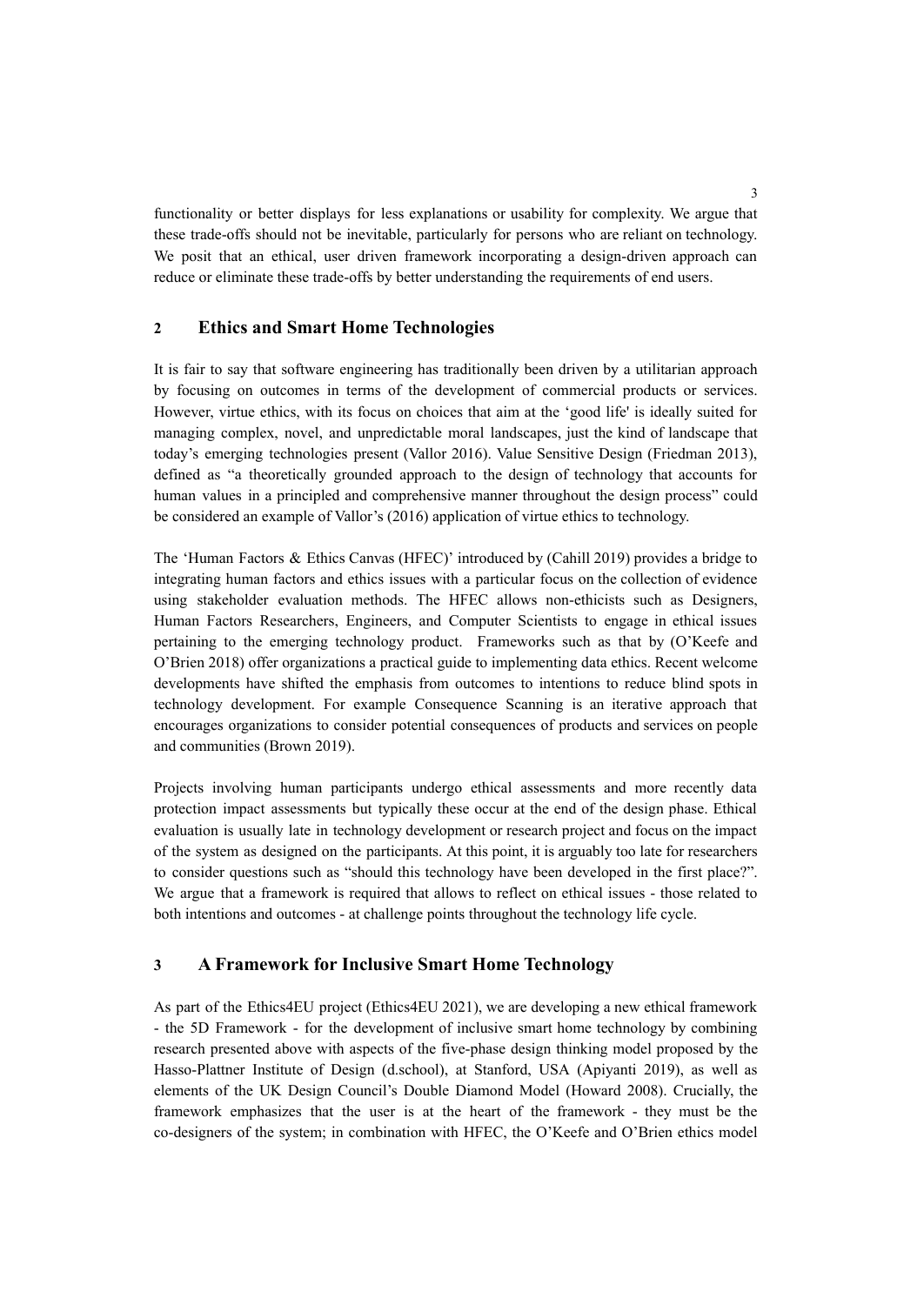and the practical application of ethics in value-sensitive design (Friedman 2013). The full design team includes participants that are end-users, as well as experts in technology and relevant health domains i.e. general practitioners, occupational therapists, physiotherapists and other clinical specialists. An initial draft of the 5D framework in shown in Figure 1.

| <b>Discover</b>                                                                                                                |
|--------------------------------------------------------------------------------------------------------------------------------|
| The full Design Team is trying to understand the needs of the end-user of the system. They, therefore, will speak to the       |
| end-user in a thoughtful and solicitous manner, as well as other parties that may provide useful insights. The end-user is     |
| also asking questions.                                                                                                         |
| <b>Define</b><br>$2^{\circ}$                                                                                                   |
| The full Design Team are trying to encapsulate their findings from the Discover Stage into a series of models, noting key      |
| challenges (pinch points and pain points) as well as existing affordances. Again the end-user is a core member of the          |
| Design Team, and they are both the subject of the design, and the architect of the solutions.                                  |
| <b>Develop</b><br>3                                                                                                            |
| The full Design Team are working on identifying a range of potential approaches to addressing the issues identified in the     |
| two previous stages. Again the end-user will be a vital force in the stage.                                                    |
| <b>Deliver</b><br>4 <sup>2</sup>                                                                                               |
| The full Design Team is selecting a single potential solution from those developed in the previous stage, and it is vital that |
| the end-user is asked and listened to.                                                                                         |
| <b>Determine</b><br>5.                                                                                                         |
| The full Design Team is testing the effectiveness of their solution. The system is deployed and the team is determining        |
| what aspects of the system work well, and which are not fully serving their purpose. This section includes considerations      |
| relating to maintenance and sustainability.                                                                                    |
| $\Gamma_{\alpha}$ 1 $\epsilon \Gamma$ from organiz                                                                             |

#### **Fig. 1. 5D framework**

#### **4. Conclusions**

Older people and persons with disabilities are vulnerable groups and their dignity, rights and privacy must be safeguarded. The development of inclusive home-based smart technology presents many unique ethical challenges, and when this is allied with these systems being developed for older adults and people with disabilities, the ethical concerns and considerations grow significantly. Assessing the ethical implications of new technologies which may have impacts we cannot predict, is very difficult. Critically, design frameworks should consider protections concerning potential negative consequences, unintended consequences and unknown future implications. In this paper we have outlined a framework for navigating some of these ethical issues using a range of techniques from Software Engineering, Human Computer Interaction, Education, and Research Methods to produce a coherent new ethics driven approach that we have entitled "The 5D Framework" that puts the user at the heart of the process.

#### **Acknowledgments**

The authors gratefully acknowledge the support of the Erasmus+ programme of the European Union. The European Commission's support for the production of this publication does not constitute an endorsement of the contents, which reflect the views only of the authors, and the Commission cannot be held responsible for any use which may be made of the information contained therein.

This material is based upon works supported by the Science Foundation Ireland under Grant No. 19/FFP/6917.